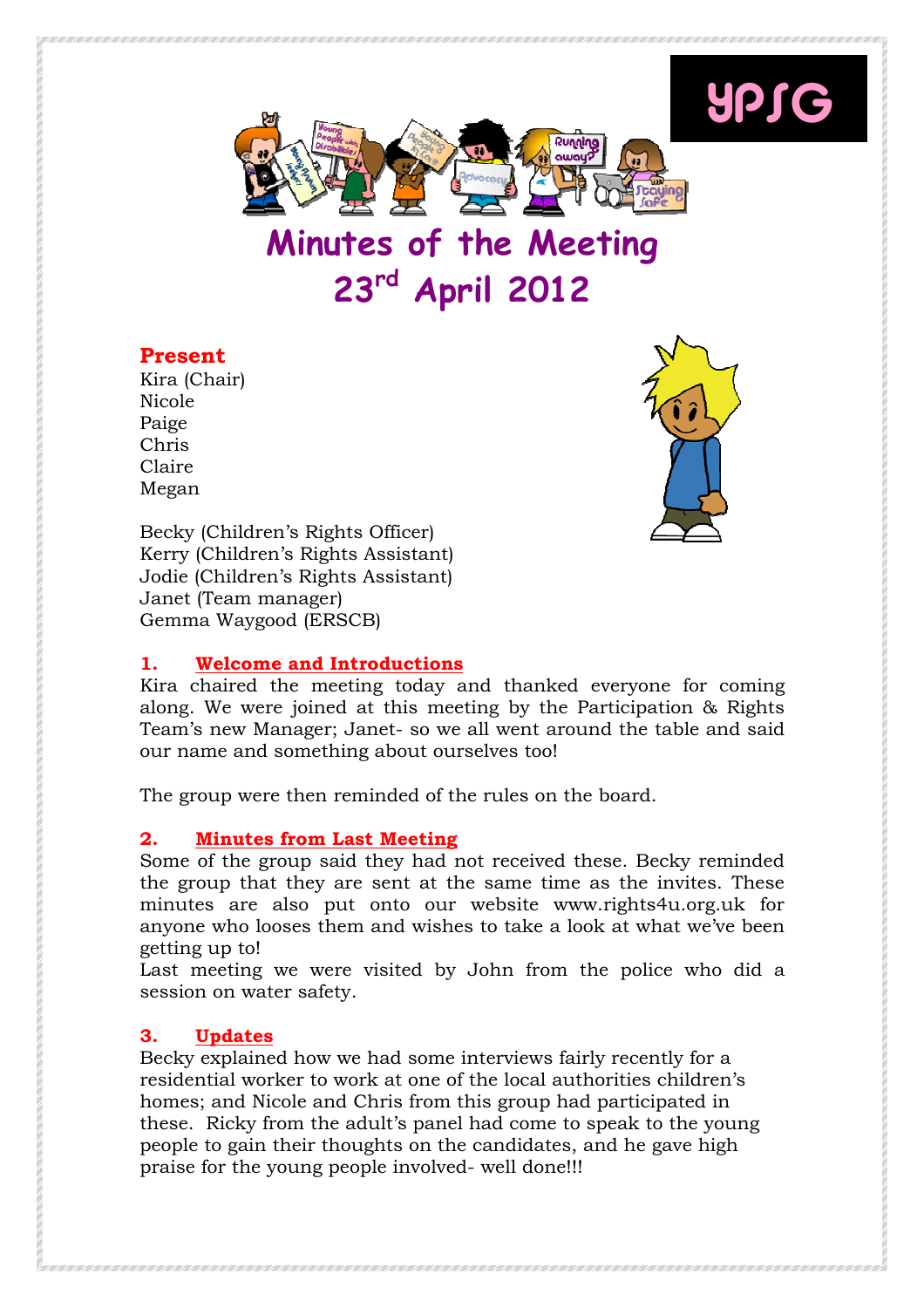Becky reminded the group that this would be the last YPSG meeting that takes place at Manor Way, as the team are moving on the 8th and 9th of May to their new offices. The groups will take place there in future, which is only around the corner at Anlaby Children's Centre! It was agreed by all that we will have a 'welcome' YPSG meeting with pizza and cake. Becky suggested we have party bags instead of vouchers which were agreed by some to be a good idea.

Becky said she was hoping to take the group to the fire service training headquarters next month, but has yet to here back from Paul about this. We will therefore have the welcome party next month and the outing another. Keep checking your invite to find out what's going on!!

### 4. Leaflet- Respite Care

It had been a suggestion at a previous meeting that we do a leaflet for young people who are to access 'respite' foster care. Becky thought this was an excellent idea that the group could get on board with and design!

Some young people and Becky explained to other members of the group what 'respite' foster care is.

Respite foster care is sometimes referred to using different terms, for example; 'short breaks.' It is when a young person who is living at home or with foster carers, goes to a fostering family for a short period of time. Respite care can be arranged on a one off or a regular basis. It can also be arranged for short periods of time (such as a few hours) or for longer stays of a week or more. Respite care is usually arranged on a planned basis, but it may be arranged quickly in an emergency situation.

Respite foster carers give children the chance to experience variety and make new friends.

Children may attend respite for a wide range of reasons. It may be due to a family crisis or problem for which they need some support or assistance. This includes a family illness, the parents finding the child's behaviour very difficult to handle or the parent is not coping. It may be because a foster carer has a planned event which the young people cannot attend (such as a holiday, funeral etc.) Respite care offers a break or a series of breaks that could act to prevent a family breakdown and it seeks to maintain a child in their own home and helps to keep families together.

It can be scary at first for a young person to go and stay with a family they don't know, so this leaflet will hopefully offer them some reassurance, answer some of their questions or worries and let them know who they can talk to if they have a problem.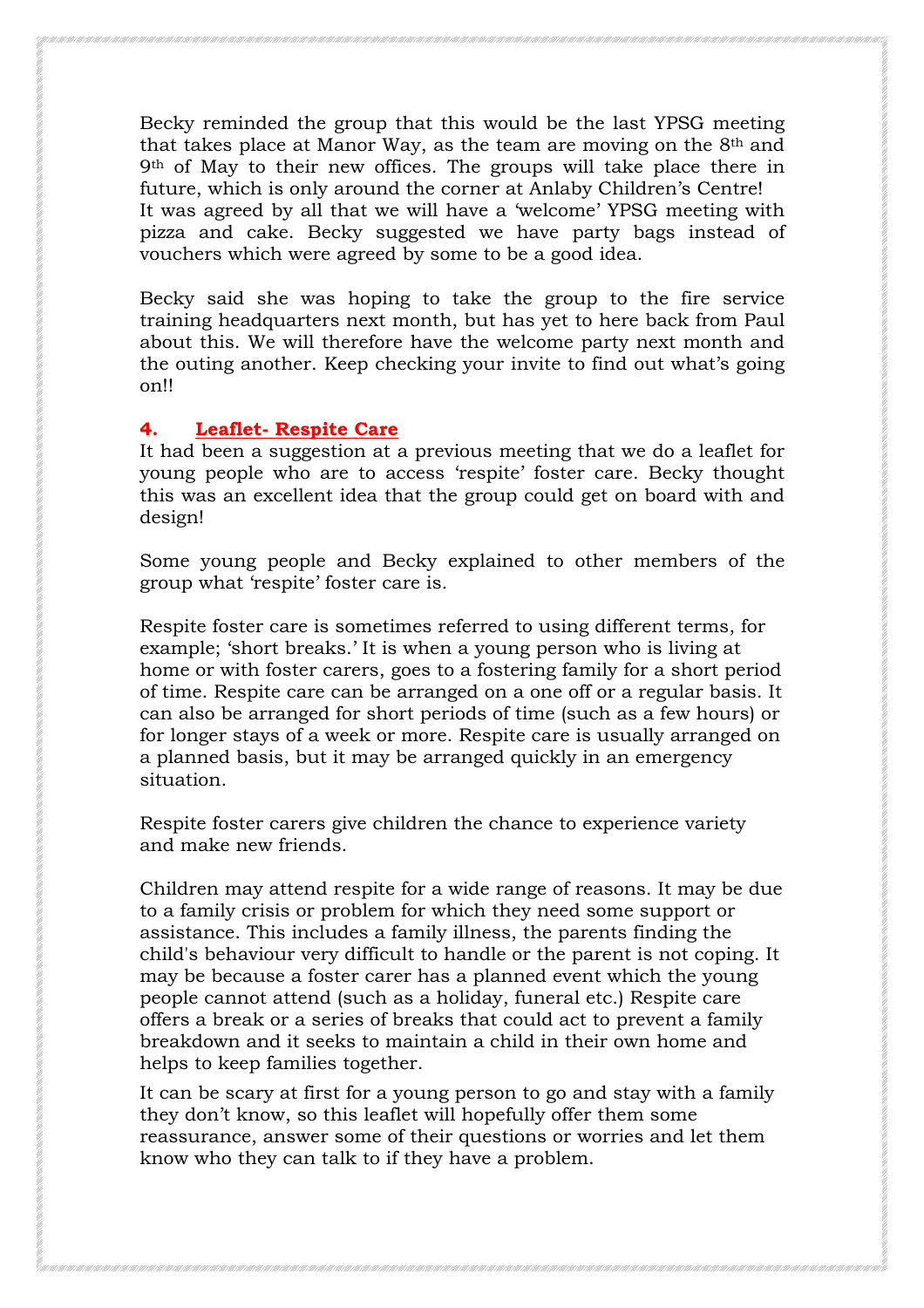The group came up with some fab ideas to get us started! These are as follows:

- Having a 'questions you might be thinking....' section
- Title to be something like ... 'take a brake' 'need a brake?'
- Having pictures on the front of different types of homesflat, house, tent
- Quotes like "They are not aliens" "They won't bite."
- Having a 'things you may have heard about respite that aren't true…' section
- Have a section at the back for the social worker to fill in with the young person that includes the following:
- Names of foster carers. Ages? What pets they have.
- Other young people in household and their ages, names
- Tick box of what sort of home they will be staving in, e.g. bungalow, flat, house
- Dates staying there and duration of visits.
- How they will be getting to their foster carers house and what time it will take.
- Questions to ask your carer section: what's bedroom like, what are the routines/rules, any planned events coming up?
- Useful contact numbers- the teams, social workers.
- Having a section where it says 'your social worker is…' you can contact them on…..'

Young people also felt strongly that social workers should stay a short while when the young person is dropped off at the carers, such as an hour so they have chance to settle in. Some young people in the group shared experiences of having to go on their own or be dropped off and immediately left.

Another young person commented that they asked their social worker to meet the carers before hand; and this was planned. This young person felt they were listened to by their social worker and they offered to stay a while when they were dropped off. The young person had said no because he felt comfortable there; but was given the choice of this.

I will give these great ideas to John in the team to put some drafts together, and we can revisit at another meeting. This leaflet with be an electronic version to go on the councils website that social workers can download and take to the child who is to attend respite foster care.